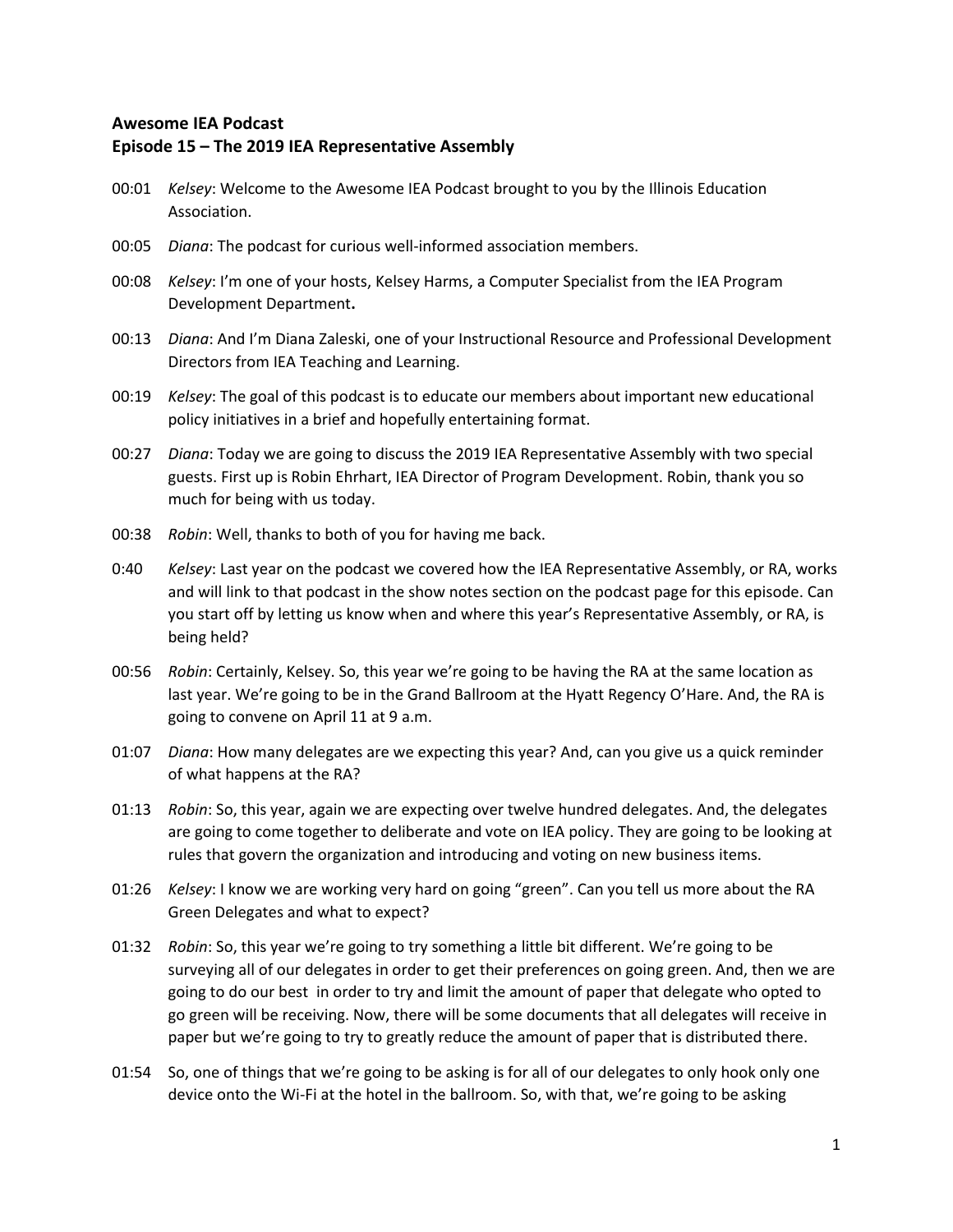delegates to not be streaming any videos, no streaming of music, and then only accessing the Wi-Fi that they really need in order to make sure that we have bandwidth available for our Green Delegates so they can download the documents they need for RA business.

- 02:19 *Diana*: Now, I know the RA officially begins Thursday afternoon, but are there any pre-events happening on Wednesday, April 10, that our delegates need to know about?
- 02:28 *Robin*: So, we have a few things that are going to be happening on the tenth. Our registration is going to open the tenth at four o'clock. And, then we also have a presidents' reception for all of our local presidents that's going to run from 6-8 p.m. and that's going to be held at the Red Bar onsite at the Hyatt O'Hare. And, then we are also going to be having a board meeting starting at 8 p.m. that evening.
- 02:46 *Kelsey*: Robin, I know typically delegates need to have their badges for any receptions. Is that going to be true for the local presidents' reception as well?
- 02:54 *Robin*: That's going to be true for all receptions we are hosting this year.
- 02:57 *Kelsey*: So, it's going to be super important that local presidents get there and take advantage of that registration starting at 4 p.m.
- 03:02 *Robin*: Absolutely.
- 03:03 *Kelsey*. I know our pre-event schedule for Thursday has changed slightly. In prior years we have had a keynote address Thursday morning at nine. What's the plan for this year?
- 03:11 *Robin*: Thursday morning is going to start off a little differently. We're still going to have registration that starts around 8 a.m. and the information desk will be starting at that same time. Our exhibit area will still open at 8:30 but what will be a little different is at 9 a.m., instead of having a keynote slot this year, we're going to be having an all delegate budget hearing that is going to run from nine to ten.
- 03:31 Once this is over, all of the delegates will be able to attend two separate sessions where they can either attend an open hearing or PD session. This year we're very excited because we have about sixty offerings for our delegates to attend and can choose among open hearings or PD sessions.
- 03:48 *Kelsey*: Speaking of, Diana, I know that you are the staff contact for the Special Education Committee. Will they be hosting an open hearing? And, if so, can you walk us through what to expect?
- 03:56 *Diana*: Yes, they certainly will be hosting an open hearing as well as a PD session. During the open hearing, all members of the Special Education Committee, or those who at least can attend the RA, will be there. And, they'll be discussing all of the work they've been doing throughout the year. So, it's a great opportunity for members who are interested in issues around special education to come, talk to those committee members, hear about the work they've been doing throughout the year, and then ask questions and talk about resources they need. And, it's the job of that Special Education Committee to put those resources together.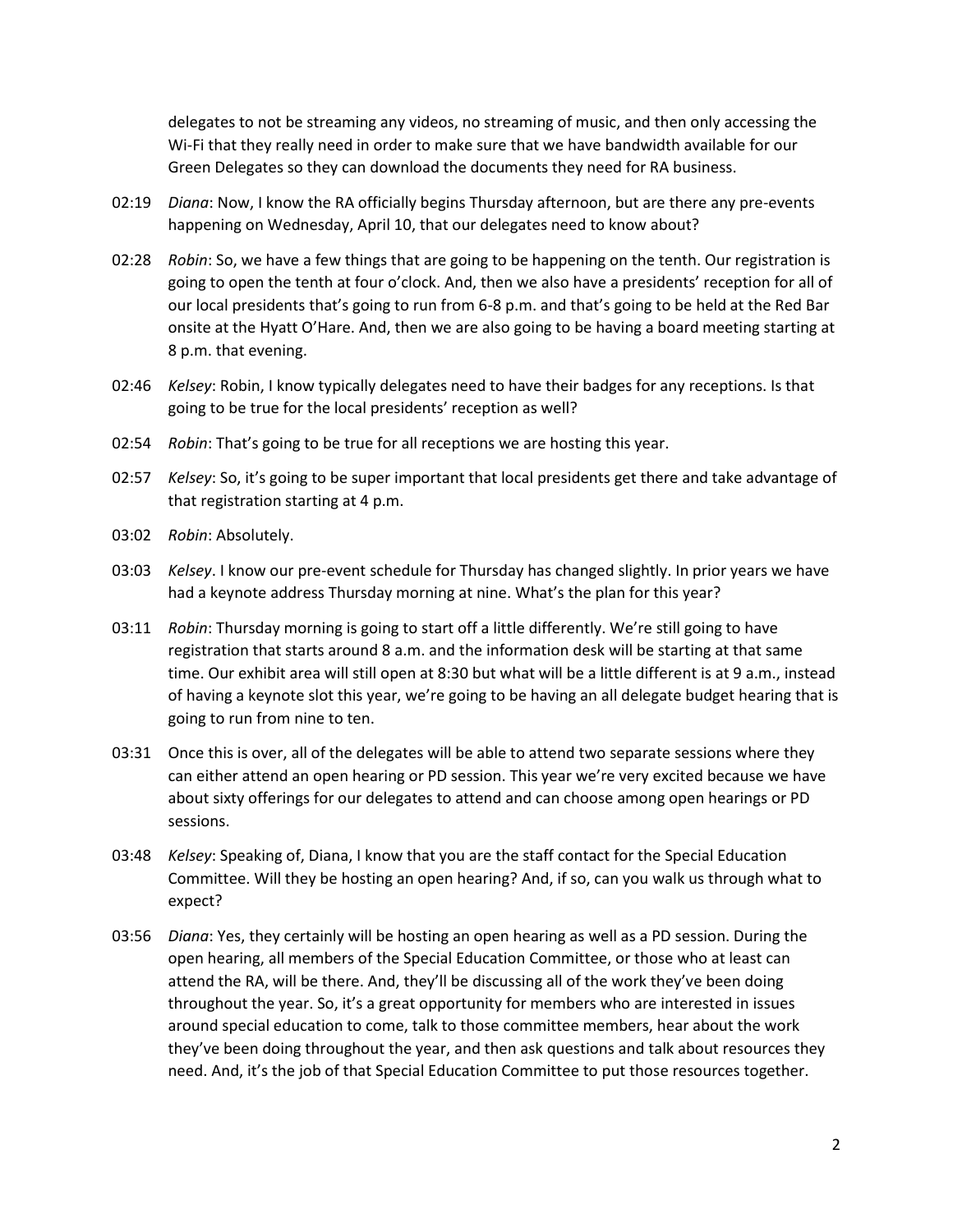- 04:31 So, this year, one of the main topics they'll be talking about is resources for special educators around disciplining students with disabilities because we heard the need for a lot of resources around that topic especially related to the implementation of Senate Bill 100 throughout the state.
- 04:47 Now, along with that information that members will receive at that open hearing, we're also going to have a focused PD session on the implementation of Senate Bill 100 for special educators. So, we hope that we will have a lot of members coming. Please bring your questions and concerns and we will do our best to make sure you have the resources that you need.
- 05:09 *Kelsey*: Fantastic. The Representative Assembly officially begins Thursday afternoon. Robin, can you share with us any information you have about lounges, receptions, and entertainment?
- 05:18 *Robin*: Certainly. So, we're having all three of those things, different dates, different times. As far as the lounges go, we're going to have a presidents' lounge open from Wednesday afternoon to Thursday afternoon and that's going to be held in Rosemont D. Then, the presidents' lounge is going to reopen on Friday but they are going to reopen in McCarran A/B for Friday.
- 05:37 We also have an ESP Resource Room that's going to be open Wednesday through Friday and that's going to be located in LAX B. As we've already mentioned, the presidents will have a reception in the Red Bar Wednesday evening from 6-8 p.m. The ESP reception is going to be Friday evening from 6-8 p.m. in the Red Bar. And, the Early Career Educator reception is going to be on Friday from 6-7:30 and that one is going to be located in the Midway Room at the hotel.
- 06:04 *Kelsey*: Robin, about that Early Career Educator reception, can you help us understand who is an early career educator?
- 06:10 *Robin*: Yes, Kelsey, so our Early Career Educator reception will be for anyone who is within their first ten years of employment in the education field. And, remember, don't forget your badges because those will be scanned for admission to all of these receptions.
- 06:24 We're also going to be having entertainment on Friday evening from 8-11:30 p.m. We're having a DJ back, no karaoke this year, just a DJ. We're also going to be having some student groups who will be performing before some of the business sessions this year.
- 06:38 *Diana*: I love that our members have a chance to network with others while they are at the RA. What else can we expect to happen at this year's Representative Assembly?
- 06:46 *Robin*: This year, delegates can expect to hear a budget proposal and vote on the two-year budget, they're going to be hearing from the legislative platform committee about updates to the legislative platform. They're going to be submitting, debating, and voting on any new business items, as well as voting for other elected positions, which that's going to happen on Saturday morning.
- 07:02 *Kelsey*: Excellent. I know this year rather than having a keynote presentation we are having several featured speakers. Sarah Antonacci, IEA Director of Communications, has stopped by to give us an idea of what to expect from this year's featured speakers.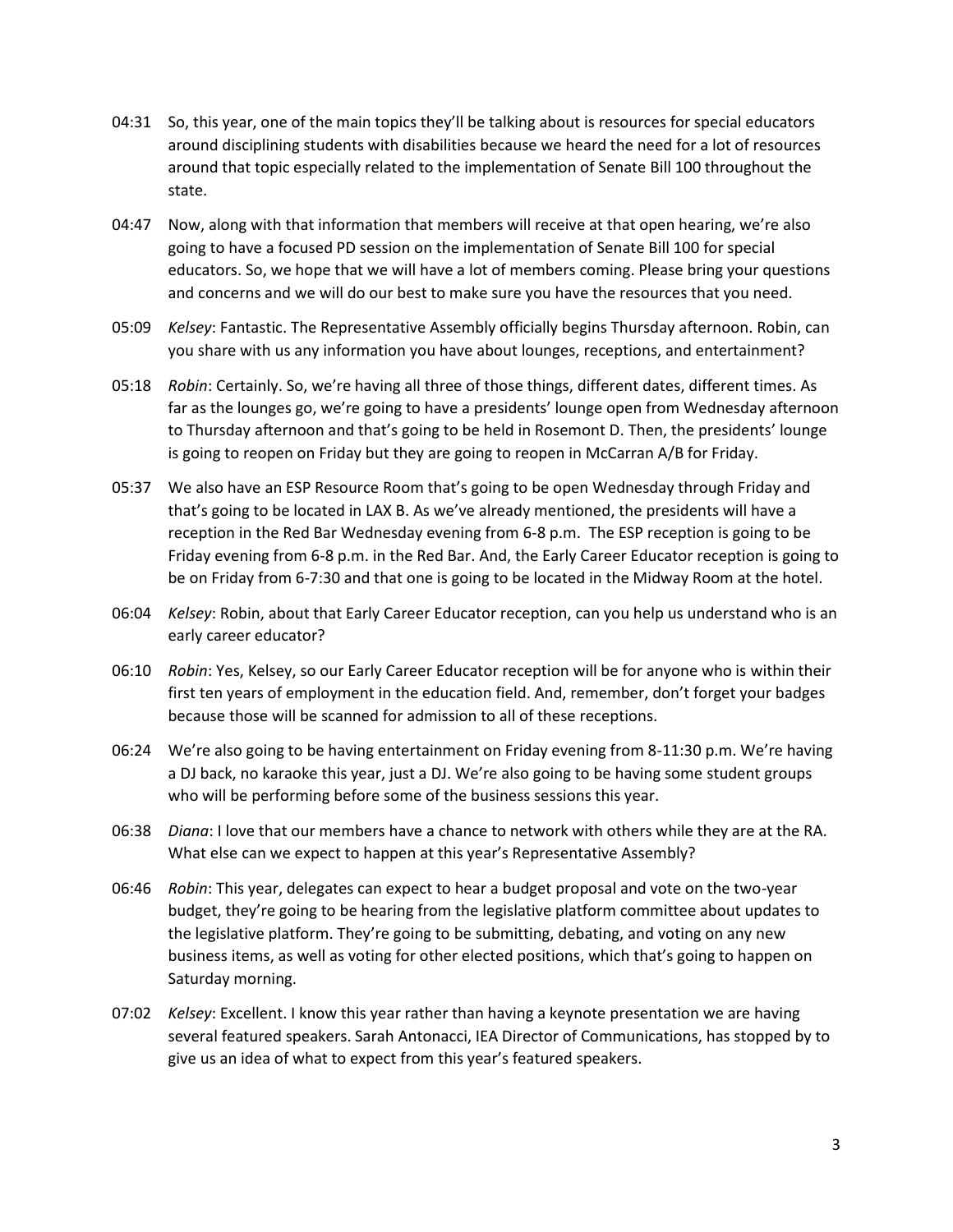- 07:16 *Sarah*: Well, thank you Kelsey and Diana. We're really excited. One of our featured speakers is the main figure in the Red for Ed movement in Arizona. It all started with a retweet. The Arizona Education Association president Joe Thomas retweeted something from West Virginia and he engaged with two members from his own Association and it started a movement that just grew very quickly, literally overnight and ended up being, sort of, spearheaded by a twenty-threeyear-old music teacher in Arizona named Noah Karvelis and he's going to come and become one of our guest speakers. He's actually originally from Pecatonica, Illinois, right outside of Rockford.
- 07:52 He was really disappointed in the way that public education was being funded in Arizona and really wanted to see change. And, so he organized other members and it grew into a giant movement. Literally overnight, he started a Facebook page and had 60,000 followers. And, the Arizona Education Association saw this growth and let it be member lead and staff supported and helped in any way that they could. So, he's going to come and tell us about how that movement was born and where they are today. He'll be featured on Friday.
- 08:25 And, we'll also put a spotlight on our own Geneva Education Association. They had a successful strike late in 2018 and leaders from there will share the ways that they engaged and communicated with their community. As well as, the approach they used to communicate with the community as well as their members by being positive and professional and making sure folks knew the what, and the why, and the how regarding all the steps that they were taking.
- 08:48 And, we'll also be making a special effort to feature several speakers that will help further our understanding of restorative justice, and resilience, and understanding SB 100, including a representative of Communities United which is an organization that pairs youth and adults to solve important issues including ways to help schools recognize a student as a full person, rather than just a disciplinary problem.
- 09:12 We'll also feature Jason Leahy from the Illinois Principals Association and several of our own educators who will share their personal stories. When we let people tell their own stories there's really nothing that's more powerful so we're really looking forward to it. Thank you for letting us a take a chance to preview it here.
- 09:26 *Diana*: Well, our featured speakers' line up sounds fantastic. I'm really looking forward to it. Thanks so much for dropping by and sharing this important information.
- 09:35 *Kelsey*: Robin, is there anything else you would like our members to know, or any tips you would like to share with first time delegates?
- 09:40 *Robin*: Well, there's probably a few more things folks might want to know. I would recommend that everyone bring some sort of sweater or jacket because sometimes those meeting rooms have a tendency to be a little bit cooler.
- 09:49 I'd also ask as we are making more of an effort to go green, that you need to be sure you bring your charging cords, power adapters, or any portable charging devices that you might have. We will be having a charging station like we did before outside of registration. But, we're also this year looking in to see if we can have some power cords on the side of the ballroom if someone has a laptop and they want to step over a charge the laptop while they're there. And, just a